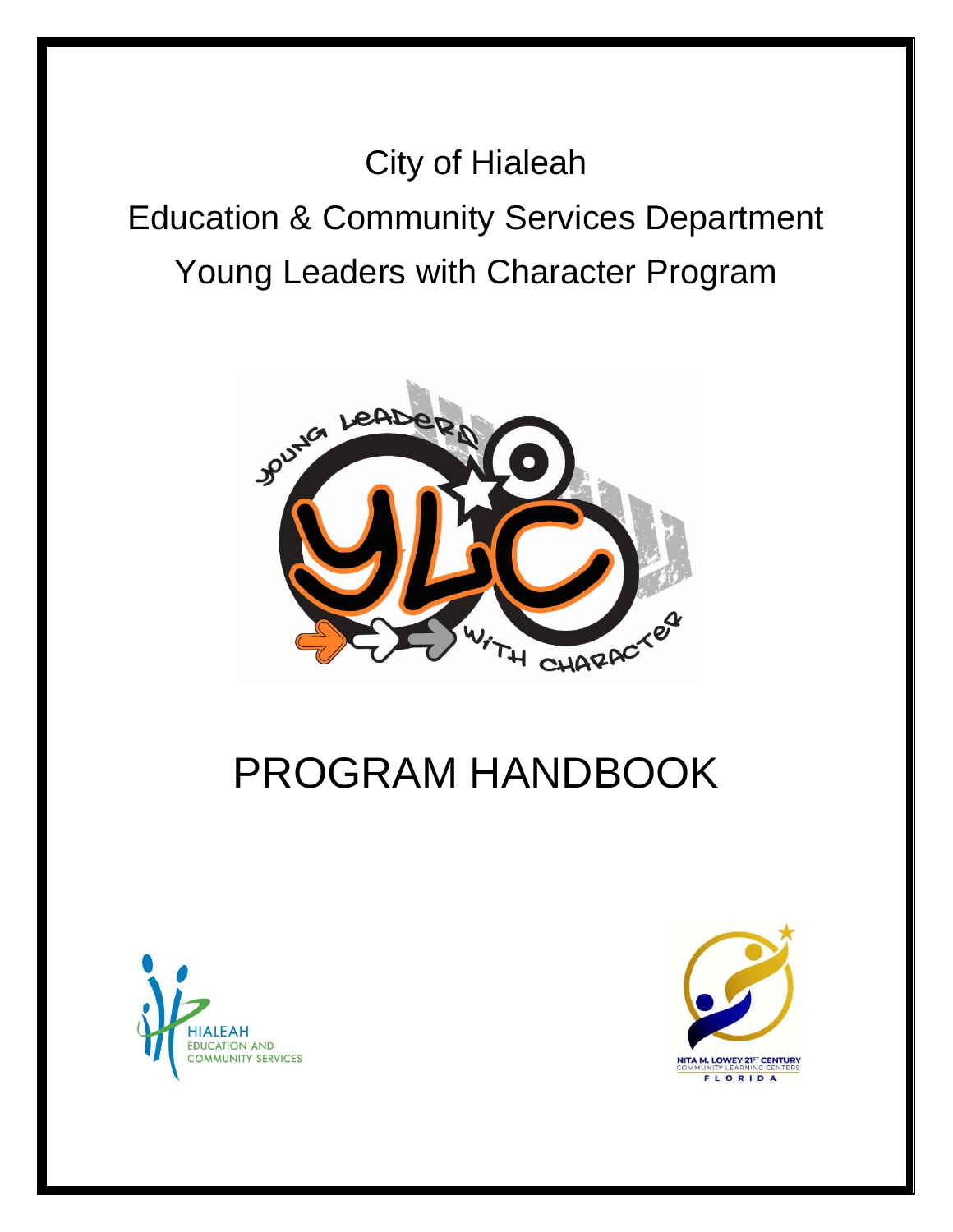City of Hialeah Education & Community Services Department Young Leaders with Character



# **MISSION STATEMENT**

It is the intention of The City of Hialeah to provide a safe, positive, and enriching experience for each participant enrolled in our program. The Young Leaders with Character out-of-school program is designed to provide academic enrichment in reading, math, science, college readiness and personal enrichment promoting healthy lifestyles through Physical Education, recreational activities, dropout prevention, character education, service learning, nutrition instruction, and continuous parental involvement. Students are engaged in daily activities closely supervised by staff and are provided a safe out-of-school environment.

# **PROGRAM INFORMATION**

The Young Leaders with Character services are offered year-round by means of an afterschool program and summer program. Program year operates from August through July. Young Leaders with Character is a supervised out-of-school program staffed by certified teachers and trained staff. On average, the ratio of staff to student is 1:15.

The Afterschool program is open for students in grades 6<sup>th</sup>-8<sup>th</sup> and includes:

- o **STEM Project Based Learning** (reading, math & science)
- o **Algebra End of Course Exam** (tutoring)
- o **Homework Assistance**
- o **Fitness / Recreational Activities** (improving health & overall wellness)
- o **Social Emotional Learning**
- o **Nutrition**
- o **Healthy Snacks (year-round)**
- o **Nutritional Breakfast and Lunch** (summer only)
- o **College and Career Readiness Workshops**
- o **Family Involvement Activities**
- o **Field Trips**
- o **Swimming Lessons** (summer only)

| <b>Program Sites</b>                      |                            |              | Afterschool<br>Program | Summer<br>Program |
|-------------------------------------------|----------------------------|--------------|------------------------|-------------------|
| City of Hialeah Educational Academy (HEA) | 2590 W 76th St             | 305-723-6299 | 2:30-6:00 pm           | Held at HEA       |
| Henry H. Filer Middle School (HFM)        | 531 W 29th Ave             | 786-682-8002 | $3:40-6:40$ pm         | Held at HEA       |
| Hialeah Middle School (HMS)               | 6027 E 7 <sup>th</sup> Ave | 786-618-4190 | $3:40-6:40$ pm         | Held at HEA       |
|                                           |                            |              |                        |                   |

**\*Sites Subject to Change Due to Funding\*** 7:30am-6:30pm

## **Days & Times**

The afterschool program is based on the Miami-Dade County Public Schools school-year calendar. Program hours are 2:30pm – 6:00pm (HEA) and 3:40pm – 6:40pm (HFM & HMS), Monday through Friday.

Program hours for Summer Camp are 7:30 am – 6:30 pm, Monday through Friday.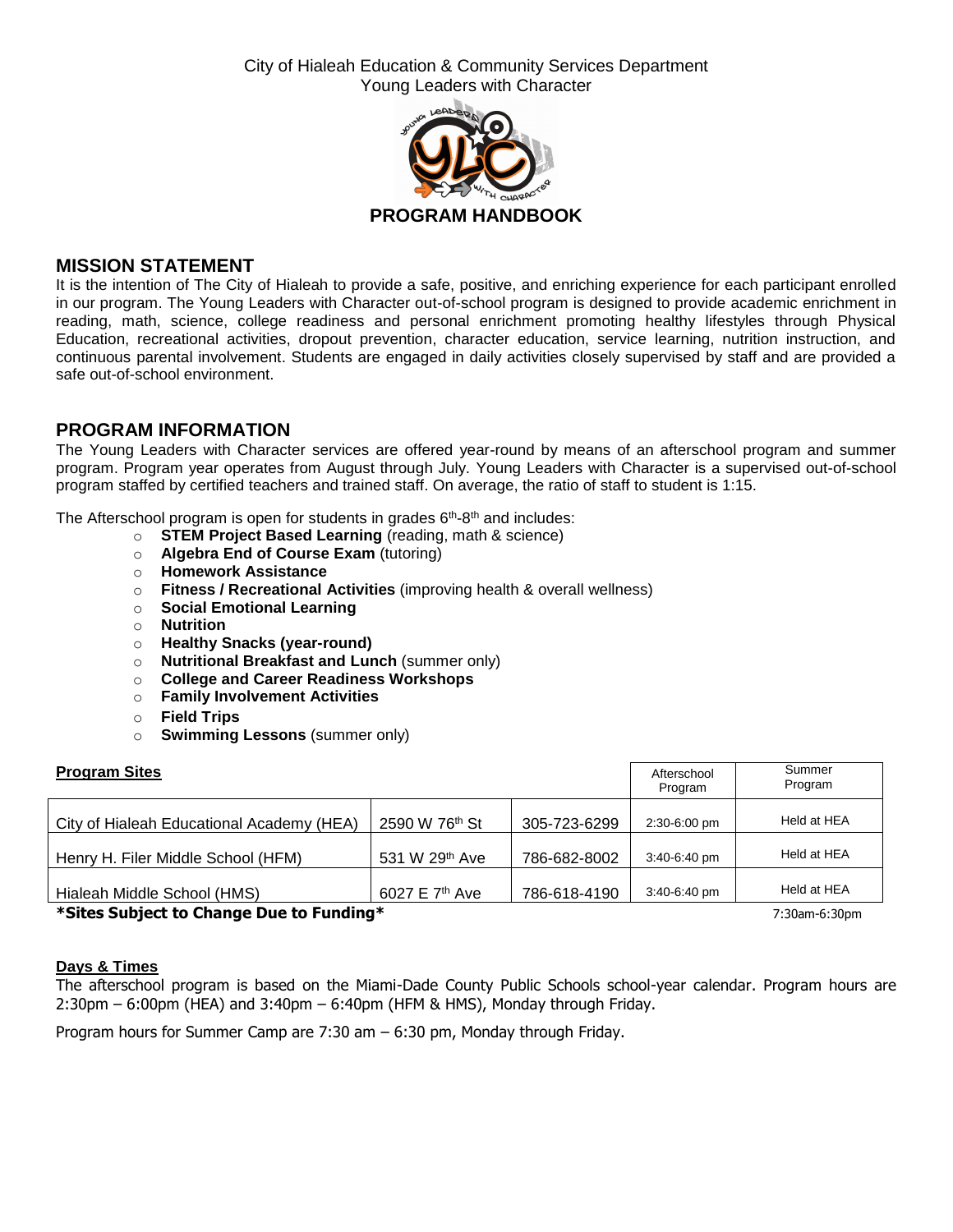### **Inclusion**

The Young Leaders with Character Program also offers additional resources through its Inclusion Program that facilitates youth with disabilities to fully participate in Young Leaders with Character activities. Students with special needs will be integrated with other students.

The City will make reasonable accommodations for a child's disability whenever possible. A child's participation/enrollment in the program is subject to an intake interview, provision of current Individual Educational Plan (IEP) or medical documentation, staff review of case, the ability to accommodate his/her particular need, and the City's ability to maintain an appropriate staff/child ratio (1:3 or 1:5, depending on need/space availability and funding). To make arrangements for a student with special needs, such as wheelchair accessible locations and/or other reasonable accommodations please call the ECS Department at 305-818-9143 and request a meeting.

### **Parent Involvement**

Parents/Guardians are required to attend a Program Orientation during the school year and at the beginning of the summer. Program information, policy and procedures will be discussed at each orientation in order to insure child safety and program understanding. Parents are encouraged to attend the Family Education Nights at the child's site location. This portion of the program is intended to increase family involvement and improved communication between students and participating family members.

## **Parent ESL Classes**

If you would like to improve your conversational English skills, we invite you to join USA Learns. This free program is intended for adults who have a basic understanding of the English language. The Program will provide instruction in English as a second language to adult family members using an online language learning program called USA Learns. Parents will learn and improve their English proficiency while developing their digital literacy skills. To register, please speak to the Camp Director at your child's site.

## **POLICIES & PROCEDURES**

## **Attendance Policy**

Attendance is mandatory and participants must be in attendance for the duration of the program. Parent/Guardians are required to notify the Camp Director prior to the child's absence. If a child is absent, the Camp Director will call and notify the parents the same day. All absences and calls are documented. This attendance policy is provided to each parent upon registration.

The parent will be notified and a student may be dropped from the program in any of the following cases:

- o After 5-consecutive missed days without documentation
- o If a pattern of missed days is determined
- $\circ$  If a pattern of early pick up is determined
- $\circ$  After 10 absences, child will be automatically withdrawn from program and parent will have to re-register child into the program if parent would like for child to continue.

The following will be taken under consideration and/or approved by the Program Director. Parents must provide a doctor's note or documentation to record an excused absence.

- o Vacation (prior notice must be submitted)
- o Sick/family emergency (with documentation)
- o Other circumstances

### **Discipline Policy**

In the event of unacceptable behavior, the Young Leaders with Character program exercises a standard and uniform policy when disciplining students. Our goal through the attached **Student Disciplinary Form** (see student disciplinary form below) documents the negative behavior, measures taken by staff and documents that the legal guardian/parent has been contacted and made aware of the incident and their response. Each negative behavior incident will be taken into consideration on a case-by-case basis. The Young Leaders with Character program reserves the right to use administrative flexibility in responding to a special or severe disciplinary issue. The Young Leaders with Character program reserves the right to remove a child from the program at any time if that child's behavior is found to be a safety concern to themselves, another child or to a staff person; or if the negative or unruly behavior is persistent and remains uncorrected.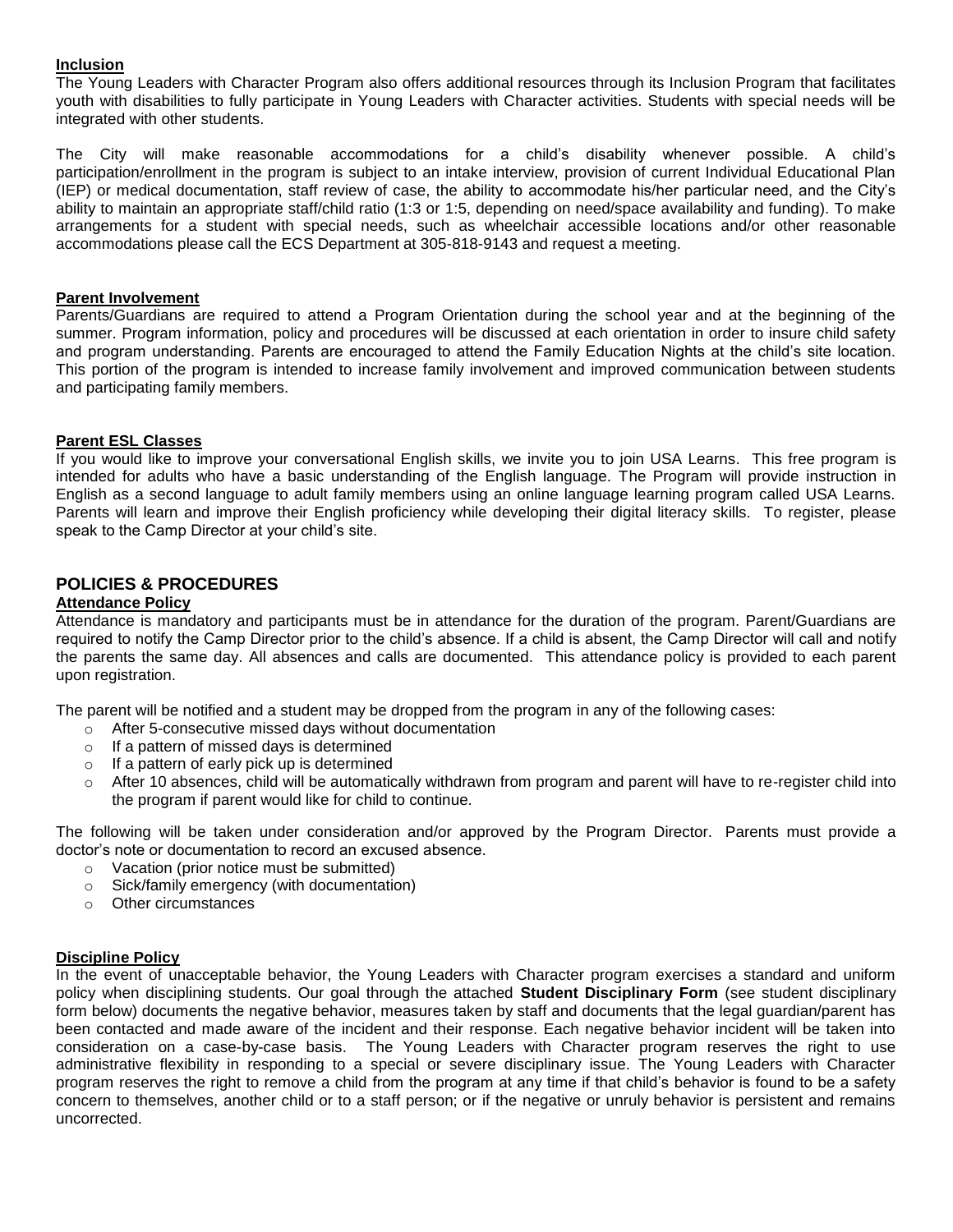## **Student Sign In/Out Policy**

The parent/guardian or the student must sign in on the Sign In/Out Sheet everyday upon arrival. When the student is picked up from the site, the parent/guardian or the authorized person(s) must sign the student out. Any person other than a parent picking up a student must be named on the authorized pick-up list and is required to show identification. It is the responsibility of the parent/guardian to ensure the student's transportation to/from the program. Parent/Guardians and siblings are asked to wait in the areas designated for signing in/out and refrain from entering areas where the students are participating in scheduled programs.

Students will only be allowed to sign themselves out of the program at the conclusion of their site's program hours only if they have a Walk-Home form completed and signed by their legal parent/guardian

### **Late Pick-up Policy**

The City of Hialeah Police Department may be contacted if a student is not picked up within an hour after the site closes. In the case of a late pick-up the parent will be charged \$5 for every 15 minutes after program hours (6:00pm (HEA) and 6:40pm (HMS/HFM) for aftercare and 6:30pm for summer).

### **Withdrawal Policy**

If you wish to withdraw your child from the program, please notify the site's Camp Director and complete the Voluntary Withdrawal Form. If a student is dropped or withdrawn from the program, re-enrollment is based upon availability.

### **Medical Policy**

City of Hialeah staff is not allowed to keep or administer medication of any kind to students. NO EXCEPTIONS. If a student is on medication, he/she must self-administer the medication. If a student is not able to self-administer, then an authorized person must come to the site to administer the medication at the designated times. Additionally, if a student has a medical condition which requires regular monitoring, he/she must self-monitor and notify staff of measurements. If a student is not able to self-monitor, then an authorized person must come to the site to monitor his/her condition at the designated times. Parents of students with medical conditions which require monitoring must provide appropriate documentation, with measurement thresholds, to staff for use in case of an emergency. Parents are required to schedule a meeting with the ECS Department Inclusion Specialist so that all parties may determine together the best methods of accommodating a student with a medical condition.

#### Sick Participant:

We are bound by health regulations to remove students who are, or appear to be sick. Signs of illness include, but are not limited to: green mucous, fever, pink eye, diarrhea, and vomiting. Parents will be called to pick up sick students. In the case of an emergency, at least one parent, guardian or designated emergency contact needs to be available to respond to the site within 15 minutes. Responding party should be authorized to make medical decisions on behalf of the student. The ECS Department reserves the right to require a Doctor's note upon student's return. The ECS Department will make every effort to notify parents in a site when contagious illnesses are reported; notifications will be "fact sheets" in English and Spanish from reputable medical sources for information purposes only. Parents should seek medical advice from a doctor regarding their own child.

#### Head Lice:

If head lice are found on a student, he or she will not be able to return to the program until the student is lice free. The ECS Department will make every effort to notify parents in a site if lice are reported; notifications will be "fact sheets" in English and Spanish from reputable medical sources for information purposes only.

#### **Nutrition**

Students receive FREE snacks during the school year approved by the Miami-Dade County Public Schools. During the summer months June through August, students receive FREE breakfast and lunch from the Miami-Dade County Public Schools. The City of Hialeah will provide students with FREE snacks.

#### **Enrichment Activities**

Students will be able to engage in various enrichment activities in the *Young Leaders with Character Program*. Activities such as chess, dance, guitar, voice and piano lessons are some of the few activities that will be offered to the participants. Participant input on activities offered in the program is always welcomed.

Parents will also have an opportunity to participate with their child(ern) in family enrichment programs.